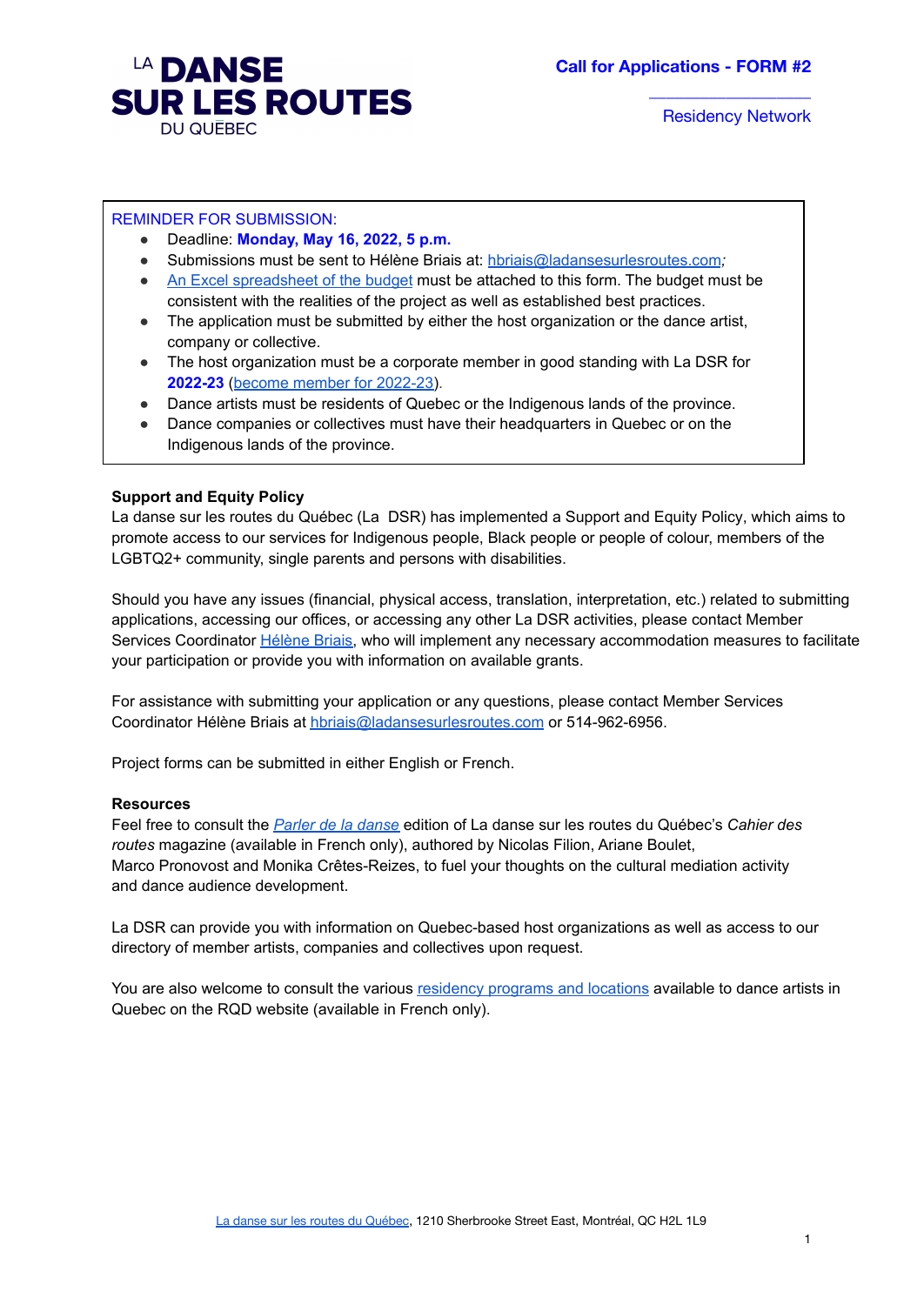

# **Application Lead**

- First name/Last name:
- Organization (if applicable):
- Email:
- Phone:

I, the undersigned, (*LAST NAME/FIRST NAME*) confirm that I have authorization from all parties to submit this application on their behalf.

 $\mathcal{L}_\mathcal{L}$  , and the contribution of the contribution of the contribution of the contribution of the contribution of the contribution of the contribution of the contribution of the contribution of the contribution of

**Signature**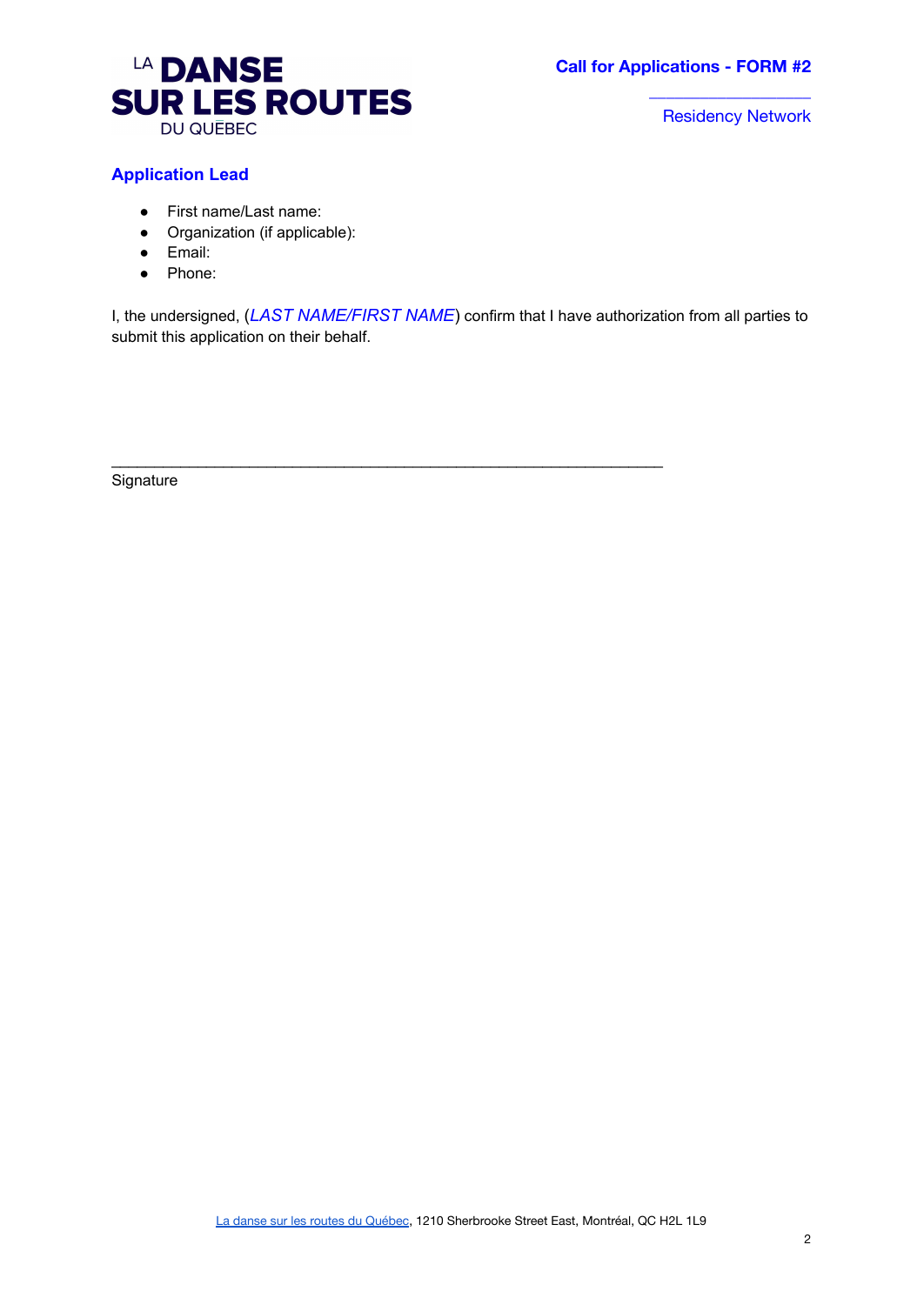

## **Host Organization Profile**

- **1. Name of host organization:**
- **2. Host organization's mission (250 words)**
- **3. Organization's general profile and history (250 words)**
- **4. Organization's annual budget**
- **5. Annual budget dedicated to dance performance presentations (if different from question 4)**
- **6. I, the undersigned, (***LAST NAME/FIRST NAME***) confirm that the host organization:**
	- is a non-profit organization;
	- is a corporate member of La DSR for 2021-22;
	- has the necessary facilities to host artists in residence.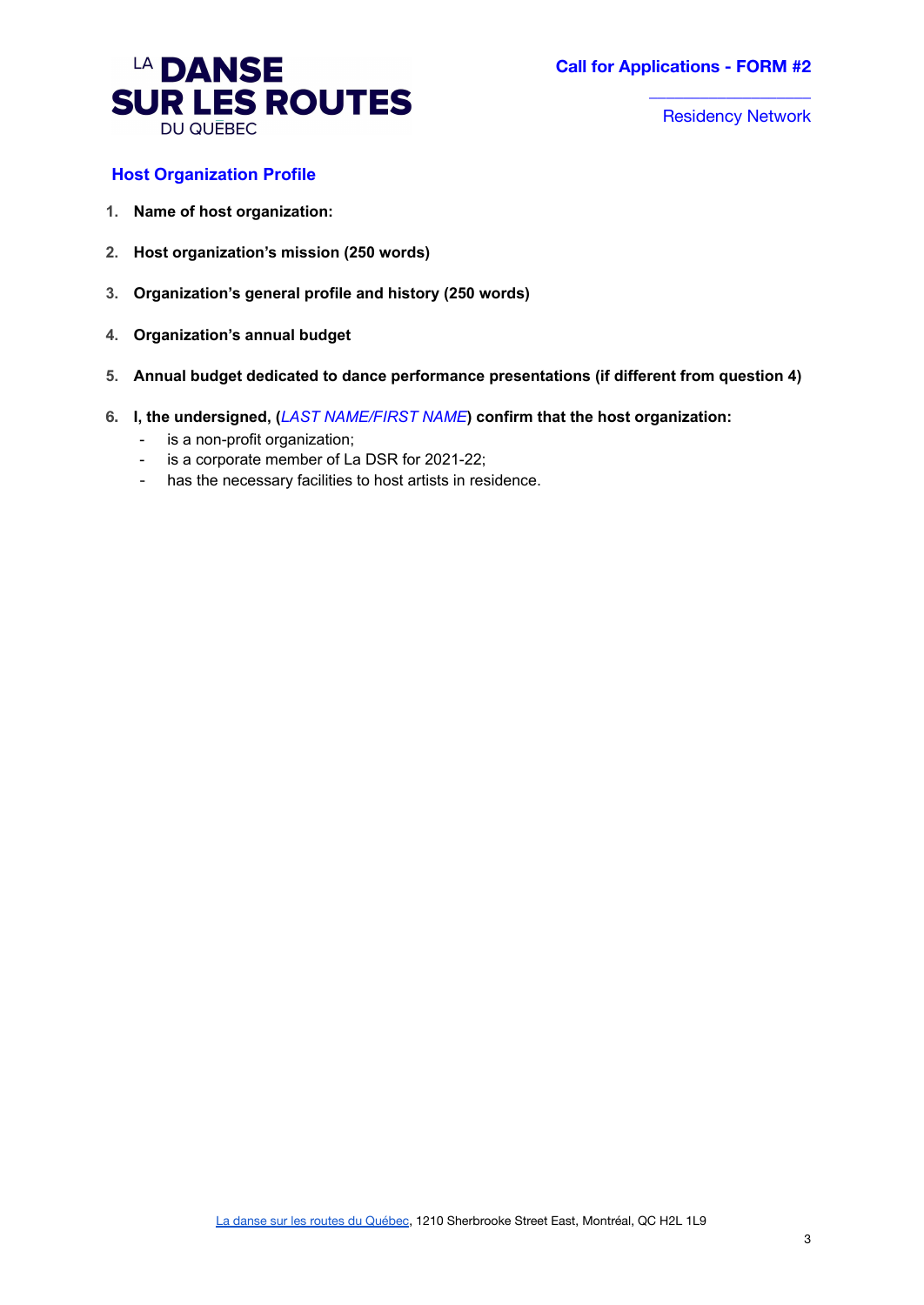

## **Profile of the Dance Artist, Company or Collective**

- **1. Artist's, Company's or Collective's Contact Information**
	- Artist's first name/last name, if applicable:
	- Name of company or collective, if applicable:
	- Email:
	- Phone:
	- Mailing address:
	- Website:
- **2. Artist's, Company's or Collective's Profile (250 words)**
- **3. As a professional dance artist, I confirm that I am:**

Select all options that describe your situation.

- A member of La danse sur les routes du Québec
- A member of the RQD
- Recognized by peers in my style of dance or choreographic practice
- Supported by one of the levels of government for my professional dance activities

# **Residency and Cultural Action Project Implementation Plan (to be completed by the host organization and/or the artist)**

- **1. Date(s) of residency and cultural action project**
- **2. Schedule of residency and cultural action project**
- **3. Description of residency project** (type of residency, artistic objective, resources, etc.) 250 words
- **4. Description of cultural action project aimed at creating spaces for discussions with the public about dance** (objectives, target audience[s], etc.) - 250 words
- **5. Demonstrate your ability to carry out the residency and cultural action project (human and financial resources). Please note that organizations with no experience hosting a residency program are eligible; however, you must describe your strategy for gaining the required skills.** - 250 words